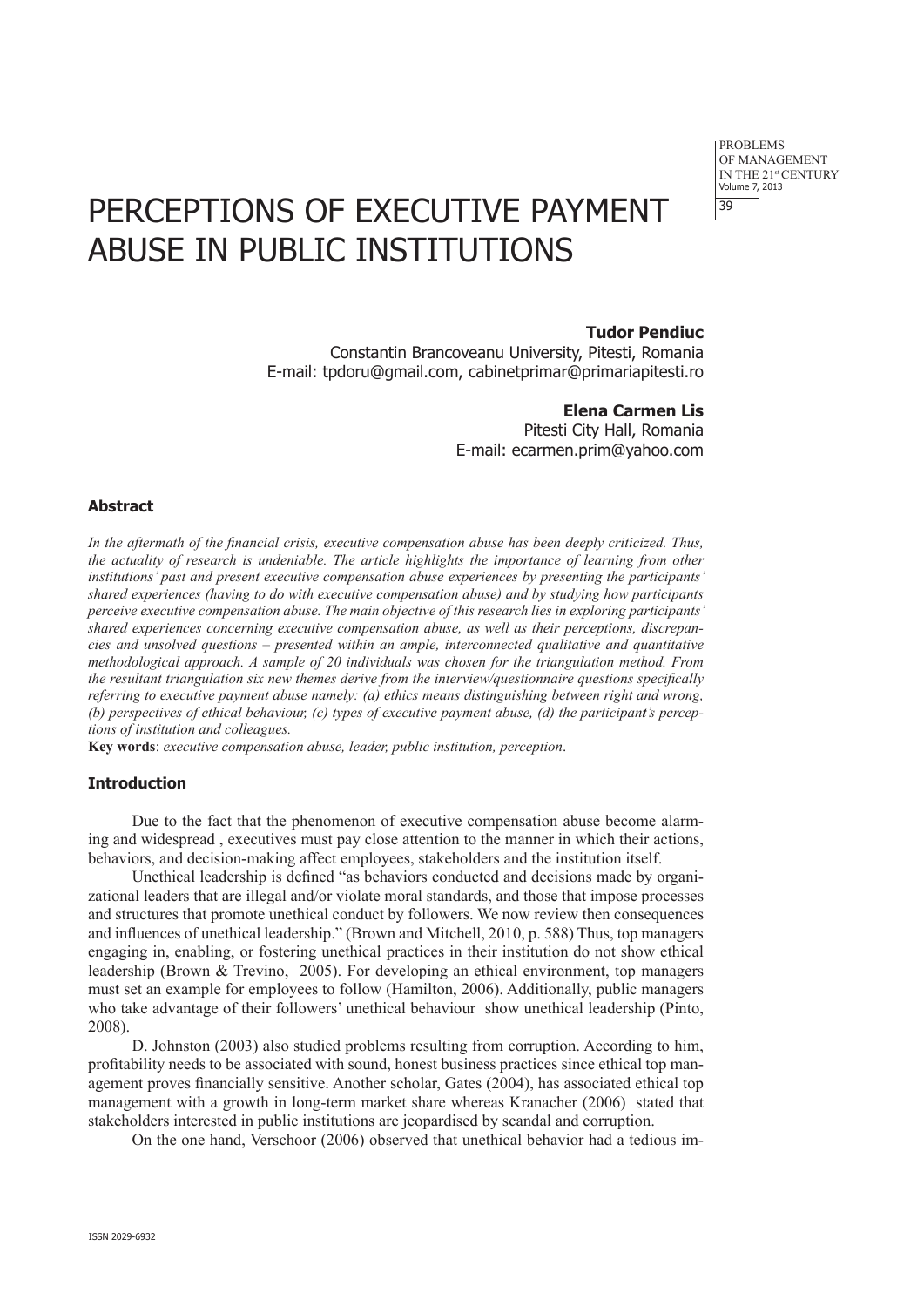problems of Management IN THE 21st CENTURY Volume 7, 2013 40

pact on the success of an institution. Thus, in case ethical problems persist, the capacity of an institution to attract and maintain desirable employees diminishes (Verschoor, 2006).

When studying the motivations why a public manager would engage in unethical behaviors resulted in a variety of reasons (Felsberg, 2005). Leap (2008) offered an in-depth discussion referring to human features connected with ethically challenged public managers. The most important features of unethical executives include "(1) placing financial self-interests above all else, and (2) showing little concern for followers" (Leap, 2008, p. 23).

Donaldson's (2008) tried to implement proactive actions in favor of combating an unethical business environment. He also suggested a pro-management theory in order to limit unethical acts and behaviors between CEOs. The scholar considered that principles of stewardship must surpass a leader's personal ambition. According to Donaldson (2008) ethical education must not be obligatory, since unethical executive behavior is the outcome of improper interpretation. There are some merits which can be attributed to Donaldson but one could support the opinion that persons do learn through proper training techniques. Therefore, his argument proved incorrect as ethics can also be shared and learned just as other values.

## *Problem of Research*

Generally, there is a widespread problem regarding executive compensation abuse, most of the time having to do with a lack of executive processes directed towards discouraging this particular abuse (Strier, 2007; Keller & Stocker, 2008). According to Micewski and Troy (2007) leaders, executives must behave ethically, respectively, must perform in the benefit of the stakeholders and employees of the institution. They also offer an example in this respect.

The assessed thematic features sets are: (1) participants' knowledge of concepts; (2) institution transparency; (3) causes and effects of executive compensation abuse; and (4) participants' advice, recommendations as well as shared insight.

## *Research Focus*

The most important aim of the research pertained to the lack of governance processes toward stopping or discouraging executive compensation abuse by identifying lived experience patterns as experienced by participants.

The below open-ended research questions will be used to gather responses for developing topic awareness among research participants:

- 1.What are the participants' shared experiences, having to do with executive compensation abuse?
- 2.How do participants perceive the executive compensation abuse?

The main purpose of this research was to analyze the experiences of several stakeholders who had encountered such executive compensation abuses.

First, the literature analysed denoted a necessity for system reforms (Friedrichs, 2009; T. Grant & Grant, 2008). Second, researches did not have a general consensus or agreement regarding, on the one hand, specific causes and on the other hand, solutions to every ethical issue that leaders might be facing, such as *moral responsibility*, *moral differentiation* and *ethical work culture*. According to the literature review, public leaders can be held responsible for encouraging socially acceptable, ethical work places (Gates, 2004; Jennings, 2007; Prewitt, 2003).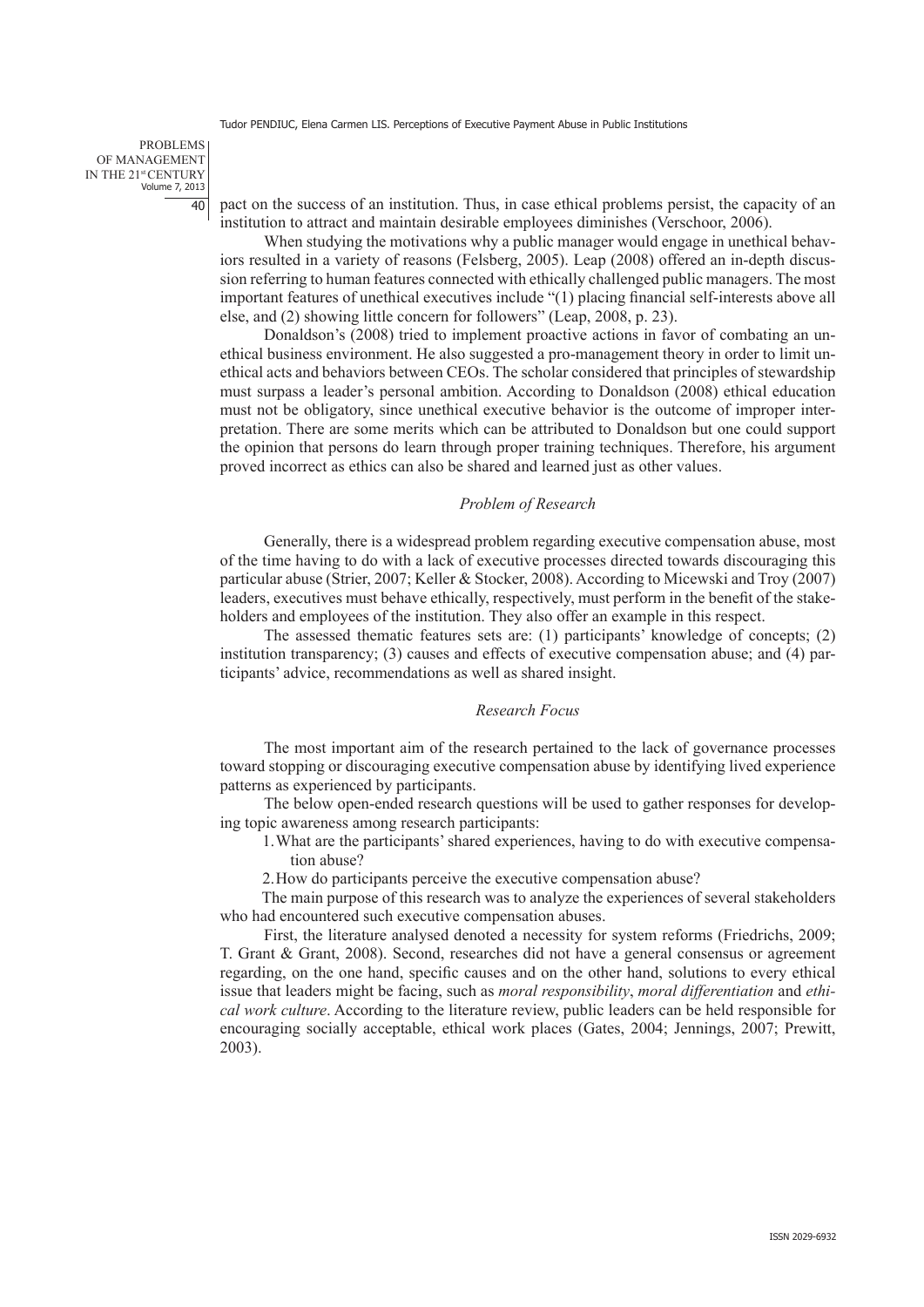## **Methodology of Research**

#### *General Background of Research*

The triangulation method represents the combination between qualitative and quantitative methodologies used in the research of one phenomenon. The *qualitative and qualitative phenomenological* researches are aiming at the study of the experienced incidents of a certain sample in relation to executive compensation abuse. The participants to the research revealed manners in which governance processes might stimulate fair, ethical compensation at work. Therefore, the executive compensation abuse issue is investigated "from the perspective of those who experience" it (Collingridge & Gantt, 2008, p. 393).

## *Sample of Research*

In the sample were analyzed label variables, among which mention: gender, age, education background, and work position held by the responder. All these variables were carefully considered in order to have an overview of the surveyed population (the target audience). For reasons of space , only the gender variable is presented.

According to the data, the investigated target group consists of 70% male and 30% female. Respondents

## *Instrument and Procedures*

The current qualitative study included 8 focused questions meanwhile the quantitative research implied 12 questions, out of which 4 were for the demographic data of the responders. Both researches were used for exploring participant experiences with executive payment abuses in the workplace. The hypotheses of the quantitative research were the following: HS1: Executive compensation abuse highly affects employee morale and business ethics (experiences) and HS2: Generally, leaders abuse the business system for their personal gain.

#### *Data Analysis*

Data clustering for this research resided in locating and grouping together the similarities (for instance, themes) among shared experiences of research participants (Moustakas, 1994).

In the quantitative research, two features were central: experience and perception. Thus, the items 5 to 12 from the quantitative questionnaire are based on these two features, as follows:

# **Feature analysed** Item 5 Experience respondents Item 6 **Perception respondents** Item 7 Experience respondents Item 8 Experience respondents Item 9 **Experience respondents** Item 10 Perception respondents Item 11 **Experience respondents** Item 12 Perception respondents

#### **Table 1. Feature analysed.**

problems of Management IN THE 21st CENTURY Volume 7, 2013 41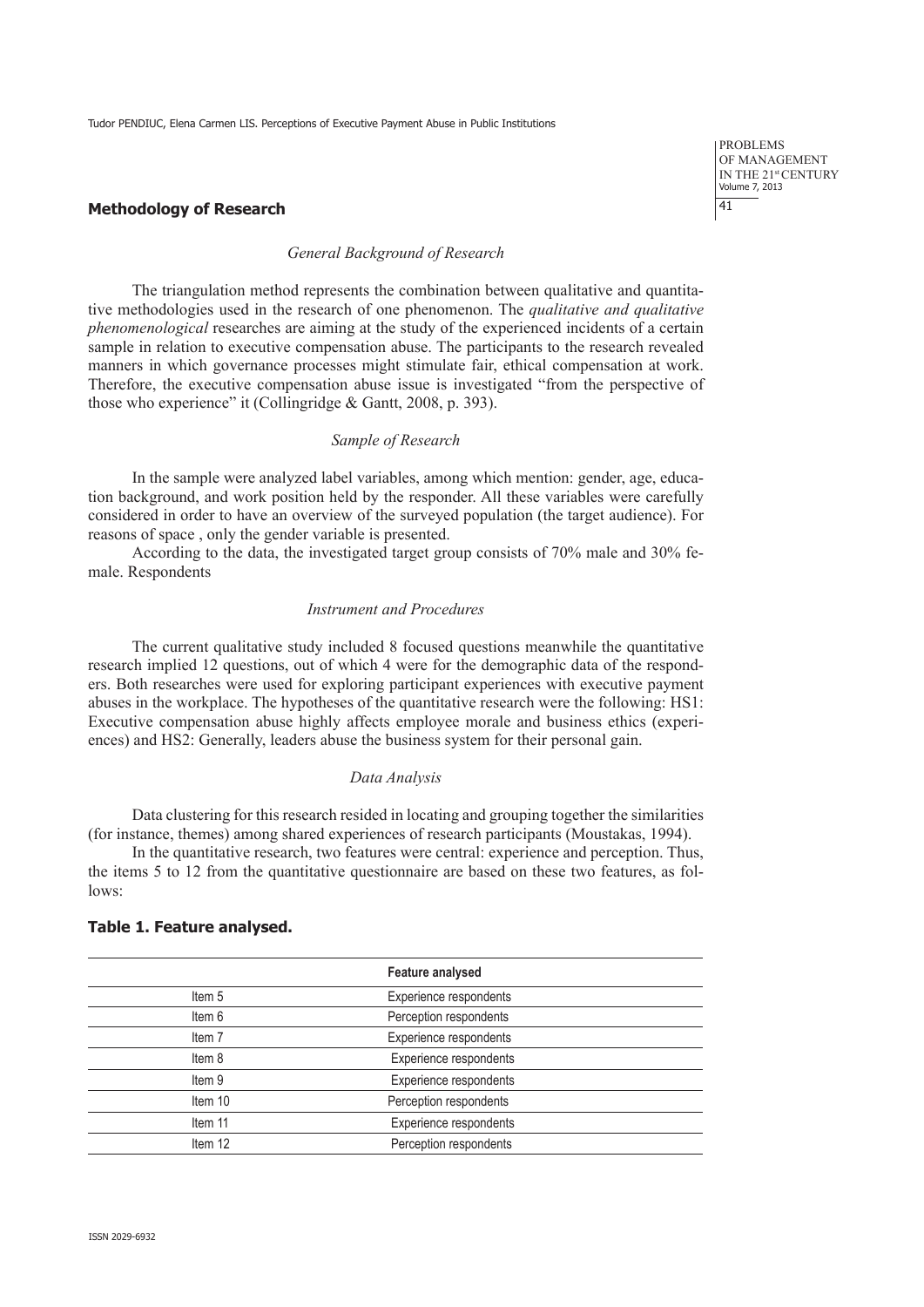problems OF MANAGEMENT IN THE 21st CENTURY Volume 7, 2013 42

In the qualitative research, the next four thematic feature sets represented a core emphasis of the overall semi-structured interview methodology:

1. Participant proficiency of concepts;

2. Transparency of the institution;

3. Causes and effects regarding the executive payment abuse; and, last but not least

4. Participant advice, recommendations, and shared insight.

At the end of the qualitative study, six new themes were revealed.

# **Results of Research**

Qualitative research regards a holistic approach of the respondents experience regarding the executive compensation abuse.

There were opened and no restraints discussions regarding the leader's abuse inside the institutions.

Questions to the respondents were applied personally and implied giving the information regarding the leader's abuse.

For the first hypothesis, "Executive compensation abuse highly affects employee morale and business ethics" were made a number of five correlations.

## **Table 2. Correlation between item 5 and item 3.**

|                   |                                       | Item <sub>5</sub> | Item 3    |
|-------------------|---------------------------------------|-------------------|-----------|
| Item <sub>5</sub> | <b>Pearson Correlation</b>            |                   | $0.527**$ |
|                   | Sig. (2-tailed)                       |                   | 0.000     |
|                   | N                                     | 20                | 90        |
| Item <sub>3</sub> | <b>Pearson Correlation</b>            | $0.527**$         |           |
|                   | Sig. (2-tailed)                       | 0.000             |           |
| –<br>–            | N<br>$ -$<br>$\overline{\phantom{a}}$ | 20                | 20        |

\*\* Correlation is significant at the 0.01 level

# **Table 3**. **Correlation between item 7 and item 1.**

|                   |                            | Item <sub>7</sub> | Item 1    |
|-------------------|----------------------------|-------------------|-----------|
| Item <sub>7</sub> | <b>Pearson Correlation</b> |                   | $0.419**$ |
|                   | Sig. (2-tailed)            |                   | 0.000     |
|                   | N                          | 20                | 20        |
| Item 1            | <b>Pearson Correlation</b> | $0.419**$         |           |
|                   | Sig. (2-tailed)            | 0.000             |           |
|                   | N                          | 20                | 20        |

\*\* Correlation is significant at the 0.01 level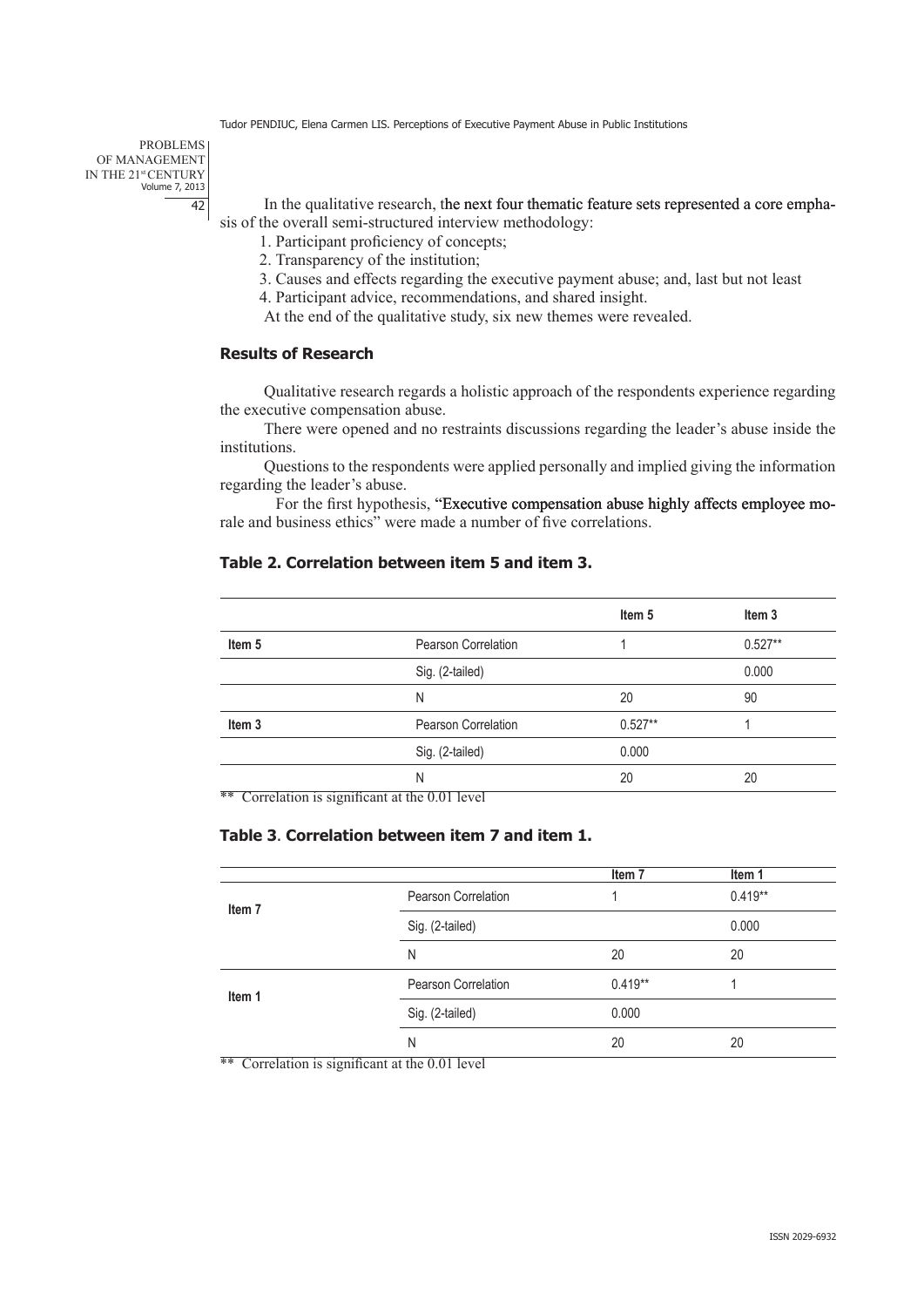problems of Management IN THE 21<sup>st</sup> CENTURY<br>Volume 7, 2013 43

# **Table 4**. **Correlation between item 8 and item 3.**

|                   |                                                 | Item 8    | Item <sub>3</sub> |  |
|-------------------|-------------------------------------------------|-----------|-------------------|--|
| Item 8            | Pearson Correlation                             |           | $0.539**$         |  |
|                   | Sig. (2-tailed)                                 |           | 0.000             |  |
|                   | N                                               | 20        | 20                |  |
| Item <sub>3</sub> | Pearson Correlation                             | $0.539**$ |                   |  |
|                   | Sig. (2-tailed)                                 | 0.000     |                   |  |
|                   | N                                               | 20        | 20                |  |
|                   | ** Correlation is significant at the 0.01 level |           |                   |  |

## **Table 5**. **Correlation between item 9 and Item 3.**

|                   |                            | Item 9    | Item <sub>3</sub> |
|-------------------|----------------------------|-----------|-------------------|
| Item <sub>9</sub> | Pearson Correlation        |           | $0.362**$         |
|                   | Sig. (2-tailed)            |           | 0.000             |
|                   | N                          | 20        | 20                |
| Item <sub>3</sub> | <b>Pearson Correlation</b> | $0.362**$ |                   |
|                   | Sig. (2-tailed)            | 0.000     |                   |
|                   | Ν                          | 20        | 20                |

\*\* Correlation is significant at the 0.01 level

# **Table 6. Correlation between item 11 and item 3.**

|                   |                            | Item 11   | Item 3    |
|-------------------|----------------------------|-----------|-----------|
| Item 11           | Pearson Correlation        |           | $0.354**$ |
|                   | Sig. (2-tailed)            |           | 0.001     |
|                   | N                          | 20        | 20        |
| Item <sub>3</sub> | <b>Pearson Correlation</b> | $0.354**$ |           |
|                   | Sig. (2-tailed)            | 0.001     |           |
|                   | N                          | 20        | 20        |

\*\* Correlation is significant at the 0.01 level

Based on the correlations made, one can state that executive compensation abuse affects the employees' morale, and for proving this, significant correlations were made. Thus we can say that the first hypothesis *executive compensation abuse highly affects employee moral and business ethics* was confirmed.

To verify the second hypothesis a total of three significant correlations were done, as it follows: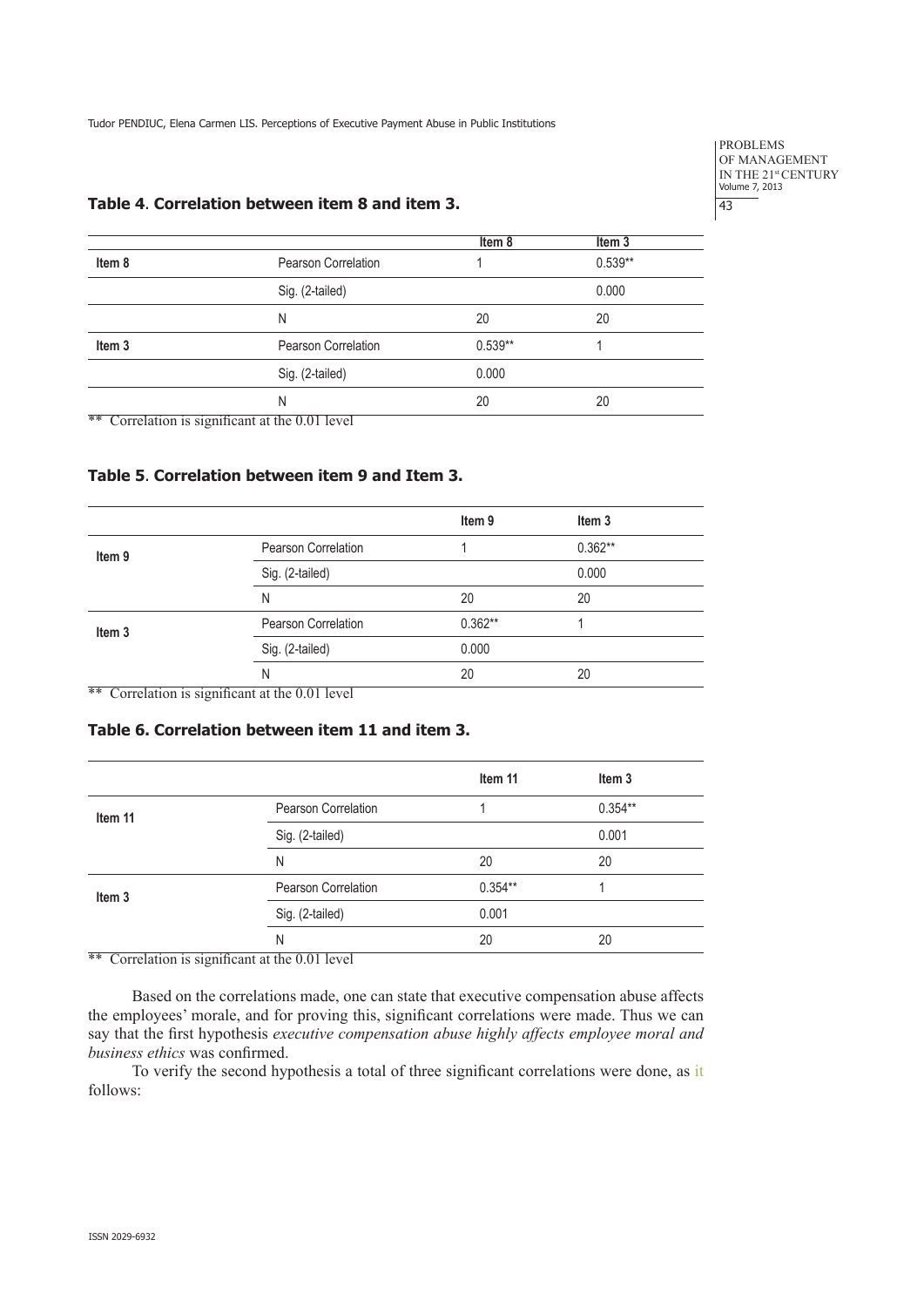problems of Management IN THE 21<sup>st</sup> CENTURY<br>Volume 7, 2013 44

# **Table 7**. **Correlation between item 6 and Item 4.**

|                                                   |                    | Item 6    | Item 4    |
|---------------------------------------------------|--------------------|-----------|-----------|
| Item 6                                            | Person Correlation |           | $0.351**$ |
|                                                   | Sig. (2-tailed)    |           | 0.001     |
|                                                   | N                  | 20        | 20        |
| Item 4                                            | Person Correlation | $0.351**$ |           |
|                                                   | Sig. (2-tailed)    | 0.001     |           |
| $**$ Correlation is significant at the 0.01 level | N                  | 20        | 20        |

\*\* Correlation is significant at the 0.01 level

# **Table 8**. **Correlation between Item 10 and Item 7.**

|                   |                                                   | Item 10   | Item <sub>7</sub> |
|-------------------|---------------------------------------------------|-----------|-------------------|
| Item 10           | Person Correlation                                |           | $0.414**$         |
|                   | Sig. (2-tailed)                                   |           | 0.000             |
|                   | N                                                 | 20        | 20                |
| Item <sub>7</sub> | Person Correlation                                | $0.414**$ |                   |
|                   | Sig. (2-tailed)                                   | 0.000     |                   |
|                   | N                                                 | 20        | 20                |
|                   | $**$ Correlation is significant at the 0.01 level |           |                   |

Correlation is significant at the 0.01 level

## **Table 9**. **Correlation between item 12 and Item 4.**

|                                                            |                      | Item 12   | Item 4    |
|------------------------------------------------------------|----------------------|-----------|-----------|
| Item 12                                                    | Person Correlation   |           | $0.389**$ |
|                                                            | Sig. (2-tailed)      |           | 0.000     |
|                                                            | N                    | 20        | 20        |
| Item 4                                                     | Person Correlation   | $0.389**$ |           |
|                                                            | Sig. (2-tailed)      | 0.000     |           |
| $\overline{\phantom{a}}$<br>$\overline{\phantom{a}}$<br>-- | N<br>-----<br>$\sim$ | 20        | 20        |

\*\* Correlation is significant at the 0.01 level

Following the conducted correlations, the second hypothesis was confirmed as well. In all the methodological approach the themes resulted and the hypothesis of the research pointed out an important aspect. Employees are sensitive to executive compensation abuses of any nature. Unfortunately there is little protection against this and one major part can be played by the psychological side and the manner how each individual was brought up.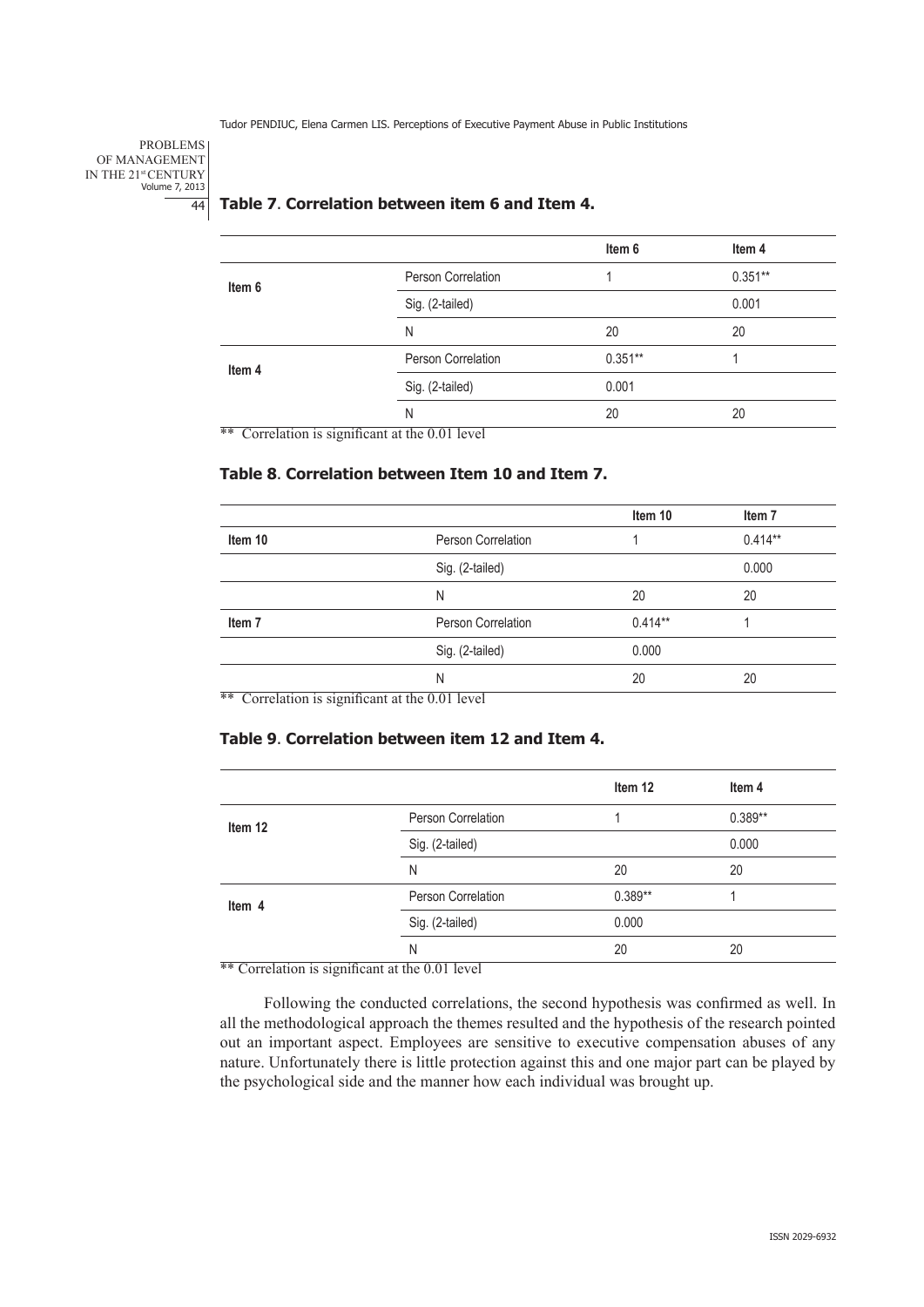problems of Management IN THE 21st CENTURY Volume 7, 2013 45

#### *Results of the Qualitative Research*

The researches can contribute toward improving present public management processes or establishing newer guidelines for the effective management of leader payment abuses thus being encouraged the fair, ethical compensation in the workplace.

From the triangulation resulted that, there are *six new themes* that derived from the interview/questionnaire questions specifically referring to executive payment abuse namely: (a) ethics means knowing right from wrong, (b) perspectives of ethical behavior, (c) types of executive payment abuse, (d) participant perceptions on institution and colleagues, (e) how payment abuse impacted employees, and (f) transparency is imperative.

The patterns revealed in the six newly discovered themes addressed the below study questions:

- 1. What are the participants' shared experiences, having to do with executive compensation abuse?
- 2. How do participants perceive the executive compensation abuse?

*Participants' lived experiences* were the first emphasis found in (d) participant perceptions on institution and colleagues, and (e) how payment abuse impacted employees (both personally and professionally).

*Participants' perceptions of executive payment abuse* were addressed under (a) ethics is knowing right from wrong, (a) ethics means knowing right from wrong, (b) perspectives of ethical behavior, (c) types of executive payment abuse, *and* (f) transparency is imperative.

*Theme 1: Ethics means knowing right from wrong.* In the literature, ethics was defined by Robin (2009) as behaving so that one is able of resisting causing harm to others in spite of the presence of favorable conditions; meanwhile Wren (2005) stated that ethics represent practices implemented for perpetuating a civilized world. For Bannon, Ford, & Meltzer, (2010), public leaders are responsible for business ethics.

 Thirteen participants (65,0%) interviewed in the study have seen ethics as the capability to distinguish right from wrong in an individual's pursuit of moral excellence. Respondent 3 considered ethics as "knowing the difference existing between right and wrong," meanwhile Respondent 17 added "It represents the difference existing between honesty and dishonesty. The difference between right and wrong."

The findings stated that public executives have a moral obligation first of all to distinguish between right and wrong, and second, to proactively quest for ethically sound actions, behaviors, as well as decisions.

*Theme 2: Descriptions of ethical behavior*. Bruhn (2009) considered public leaders might find it difficult to differentiate between ethical and unethical behaviors. Most of participants in the research took an opposite approach in the description of ethical and unethical behaviors. From the 20 participants interviewed in the research, 19 (95%) presented usual examples to convey a proficient understanding of the ethical behavior concept and 13 (65%) participants gave examples regarding unethical actions.

Participant 2 said, "I assume an individual's moral, means how he/she is raised or brought up. The individuals are going to do the right thing to do in the case they were raised right. For instance, you get out of the parking lot and find a wallet down there, you look inside it to find out the owner's name or address, and let's consider there's like 500 Euros in it; if you behave unethically, you would take the money and leave the wallet, but if you behave ethically, than you would turn the wallet to police or call the owner or something else..."

Participant 10 responded, "Not stealing and behaving honestly," and Participant 14 said, "I struggle with that. One more time, I think it's doing the right thing, knowing the difference between right and wrong, behaving honestly, treating individuals fairly, and this is what I think ethical behavior means. Always what's right over wrong. Generally, individuals should be born with that, but this is not at all true since prisons are full. These results prove that flawed reasoning exists with regards to confusion among top leaders since the lower ranking employees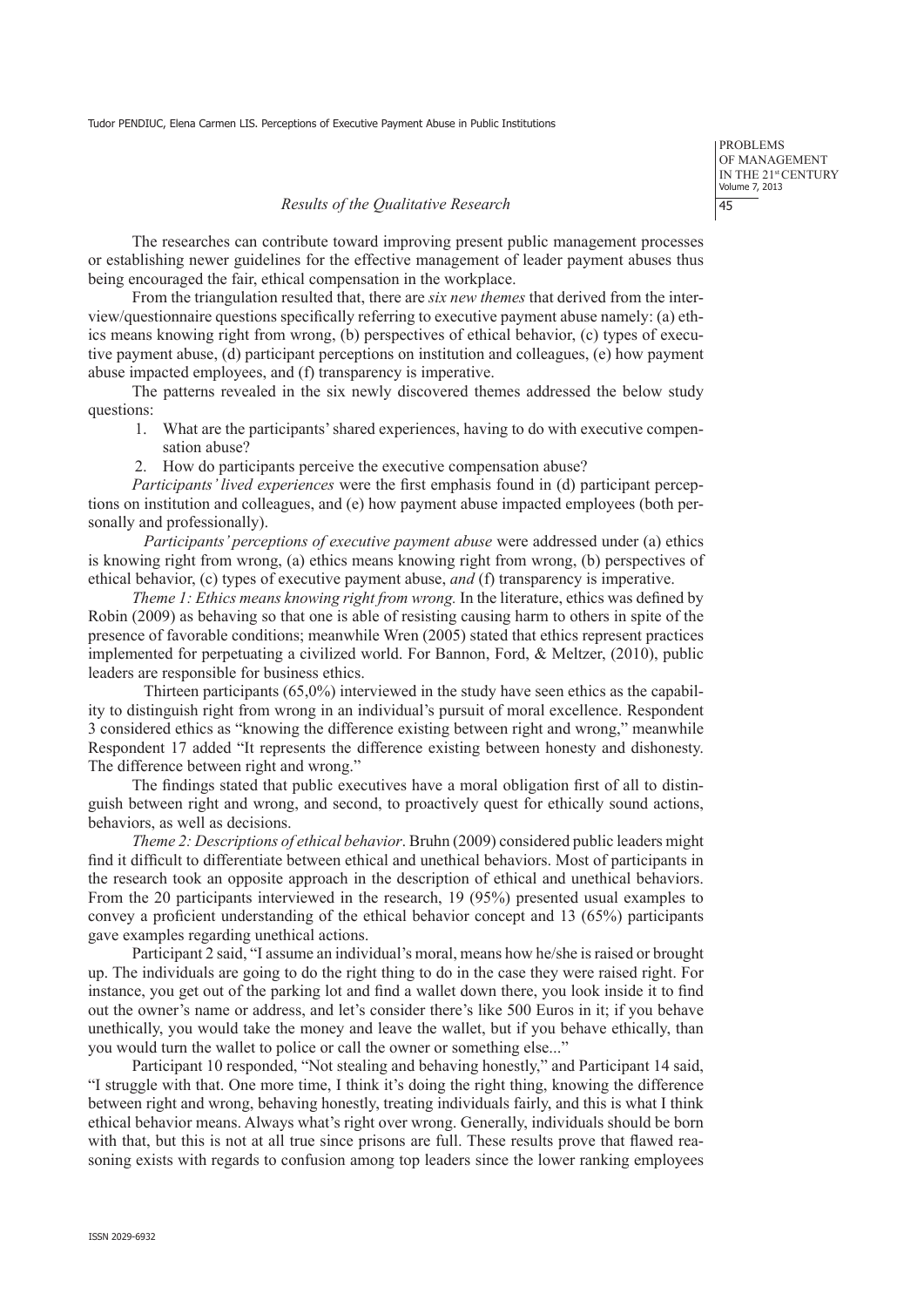problems of Management IN THE 21st CENTURY Volume 7, 2013 46

proved little difficulty the comprehension and description of ethical and unethical actions, behaviors as well as decisions.

*Theme 3: Types of executive compensation abuse*. Every time that an executive public manager puts his/her personal and financial interests above the institution and its employees, a type of leader payment abuse has occurred. The qualitative research presented two initial methods whereby each person described direct experiences with executive payment abuse at their jobs. Accordingly, nineteen responders out of twenty (95%) considered that systematic abuse represented a primary means that executive public leaders use in order to circumvent organizational systems. Among them, abuses directed against employees were claimed to be major contributors to this phenomenon according to the remaining 11 participants (55%). For instance, the second participant responded, "I have a feeling that it's something that public top management or department heads or nobody's going to do a thing . . .whenever somebody makes people work additional hours and does not pay them for these extra hours or when public top management tries to find a way into . . . for example, manipulating the contracts in such a manner that it looks good on the general situation for getting higher wages. All these actions mean manipulating the system somehow. The outcome is that, I would say, they get more money in their bank accounts, the employees' payment is not increasing in spite of extra hours worked and thus, the morale is lower. As I said, this is all about the manipulation of the system in such a manner that money winds up in public top management's accounts.

Participant 3 answered, "Yes. Public managers that line their accounts at the expense of employees."

The research participants cited two essential methods of direct experience with public leader compensation abuse. Ten of the responders  $(n = 10)$  claimed their experiences with executive payment abuse in the workplace took place through corporate policies and lack of honesty. The rest of 50% of respondents ( $n = 10$ ) described the manner in which executives had manipulated employee payment and benefit systems for their own gain. Participant 1 stated,

"The top leaders. . . . Some of them would be capable of moving services from their department and then transfer it to another department in order to increase their profits, although by doing this would lower the gross of another public manager, and thus, they would get the bonus at the expense of the other public manager who, at the best would get a smaller bonus.

These findings prove that leader compensation abuse is prevalent and widely spread due to the fact that public governance processes are either not sufficient or do not exist at all. Thus, employees are possible easy targets for managers to manipulate through abuses directed towards employees. One motivation why abuses directed towards employees seldom take place is that the employees could be low ranking and lacking any major input into the decision-making processes of the institution or consequences thereof .

*Theme 4: Responders observations regarding the institution and employees.* The responders in this research were asked to share some of their experiences regarding the institution and its' employees after observing executive payment abuse in the workplace. Fifteen responders (75%) perceived lower morale and higher stress among employees. Participant 19 said,

"Well I kind of realized that the morale was diminishing among the colleagues, the workers. You have a lot of employees who would . . . you know, there was an increase of absenteeism. There were plenty of job injuries on the job or people would abuse this type of system simply due to the fact that they had the feeling of being abused themselves."

*Theme 5: How payment abuse affected me.* According to Nash (2010), work-related stress on employees proved being highly costly (around \$300 billion) and damaging to the whole well-being of American businesses. Stressors related to work negatively impact employees' health, morale, as well as productivity and profitability of the institution (Nash, 2010). Responders described two major negative consequences which affected their personal lives due to having lived executive payment abuse phenomena at job.

There are two major types of influence: on the personal life and on professional life. As far as the personal life is concerned, thirteen interviewees (65%) referred to stress as a result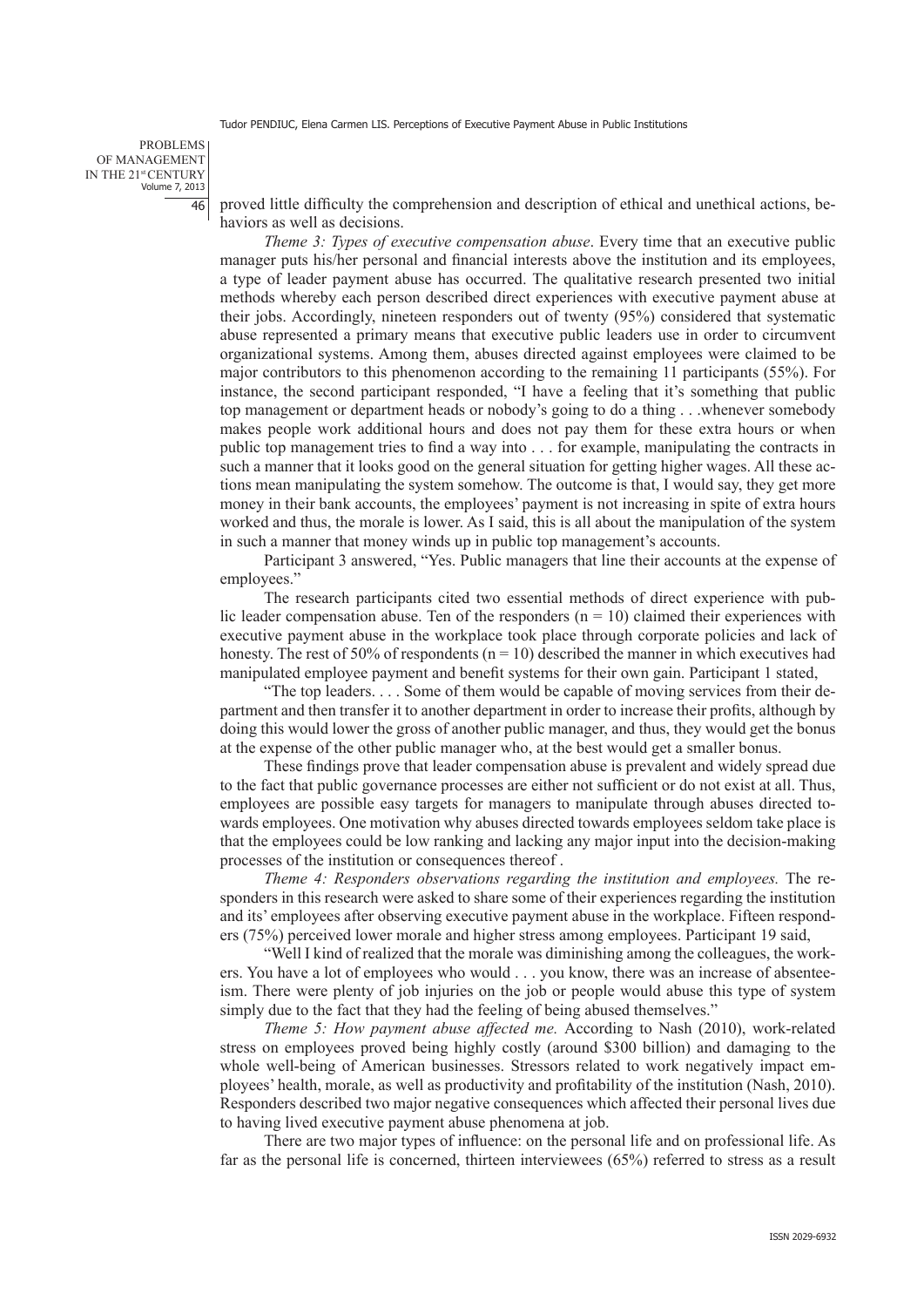problems of Management IN THE 21st CENTURY Volume 7, 2013  $|47$ 

from experiences with executive payment abuses at job as an essential factor that affects in a negative manner their personal lives. 11 responders (55%) shared examples of personal financial crises as a result of leader payment abuse. Participant 11 observed: "Monetarily. The end. Sad but also frustrated. I was forced into getting a new job and as a consequence, of a totally different position at another institution." Participant 13 noticed, "Loosing the job, personally as far as I'm concerned. I could add some depression, fear and stress – plenty of stress-mainly at the point of them actually shutting down."

As far as the influence on professional life is concerned, the volunteers in the research shared how public leader payment abuse had impacted their professional lives. 11 participants at the interview (55%) claimed noticeable differences through lower motivation and job satisfaction, these two representing direct consequences of experiencing payment abuse at the job. Participant 15 said,

"From the professional point of view, I don't like my job as much as I used to, anymore due to the fact that I do have some negative feelings. Accordingly professionally, I consider that a happy civil servant represents a profitable employee. But I'm not sure anymore. If the civil servants are scared that tomorrow they may not have a job, they need to work pretty hard as well, so this is also a method to make them work hard! I use to think that I can get burned out quite quickly - I know this. Daily, I can't bear to be forced and forced and forced. But there is no escape for me." Participant 20 stated,

"I do my best so that it does not affect my work. I am pretty proud of myself and my work. I must tell you, sometime, I ask myself: How hard am I doing this? What is the reason for doing this? Thus, although I try not to, I think it would be a lie if I said that it had no impact on me, or on my colleagues."

*Theme 6: Transparency is imperative*. In an institution, transparency represents public governance and this is imperative in the encouragement of ethical actions, behaviors, and decision-making at work. The participants in this research addressed personal knowledge of whether their institutions had in place formal codes of ethics or policies meant against public leader payment abuse. In spite of having lived executive payment abuse at the job, half of the respondents (50%) confirmed that their organizations had codes of ethics or policies run in order to discourage this phenomenon. Eight (40%) of the 20 participants in the research were not aware or did not remember if their institutions had formal codes or policies, at all. Only two individuals (10%) stated the institution where they had experienced executive compensation abuse had no code of ethics or policies to address this issue. Answering to whether the institution had a formal code of ethics or policies implemented for preventing executive payment abuse, the first Participant stated,

"Yes, there was a booklet with indications but I don't know. . . . All the employees were supposed to follow these indications, I mean, they needed to be applied by all of us. And it must have been. . . . There was a certain code of ethics and how one should have followed certain procedures and all the rest. The public manager just simply didn't take it into consideration."

Participant 2 noticed, "No, the institution had no policies whatsoever or anything that sounded like a code of conduct to prevent executive payment abuse." Participant 3 answered, "Yes, but the top managers were hardly paying any attention to these policies. These policies used to be changed at the will of leaders"; meanwhile, Participant 11 said simply:

"No."

However, to have formal and just policies in practice is by no means sufficient to prevent unethical actions, behaviors, or decisions (Currell & Bradley, 2010). As Currell and Bradley (2010) put it, the use of enforcement strategies for the reinforcement of public governance initiatives is a means of actively fighting against ethical indiscretions at job. 12 interviewees (60%) considered that the creation and adoption of formal and just policies with enforcement as an initial method to curtail or stop top management payment abuse in the workplace.

Participant 15 considered,

"I consider that the most important thing would be if everything were wide-open and if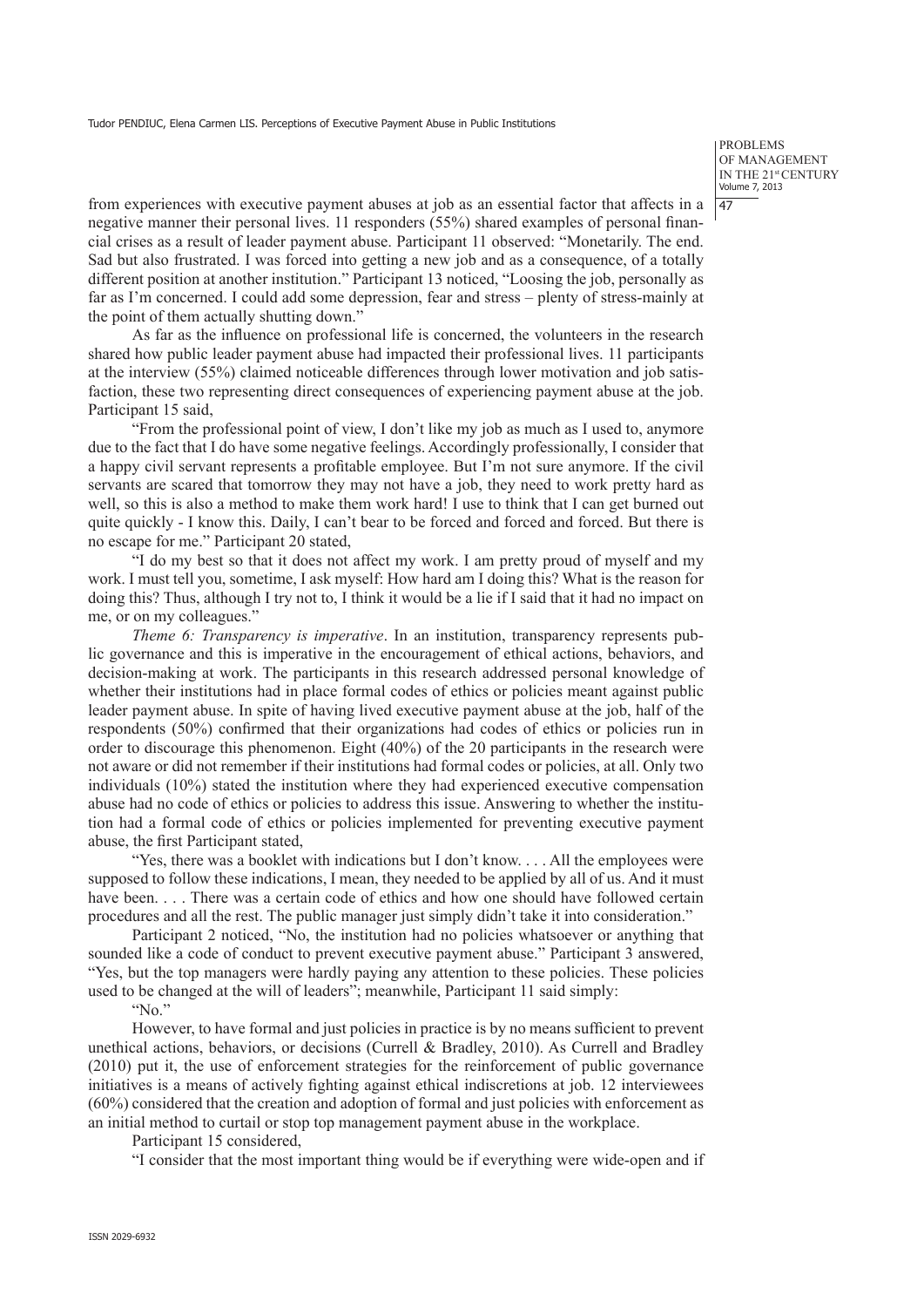problems of Management IN THE 21st CENTURY Volume 7, 2013 48

no one would hide information. I don't understand the reason for doing this, maybe they wanted to keep it for the directors or public executives but however, data was hidden from the employees. And it is my opinion that the employees and all the rest of the stakeholders must know. I think they have the right to know in order to be able to see every aspect of their working situation and make the right decisions."

These findings proved that there are major gaps having to do with to transparency within an institution and its employees or stakeholders due to the fact that employees seem ignorant of public governance initiatives aimed at managing workplace ethics.

## **Conclusions**

The responders in the research answered to interview and questionnaire questions referring on perceptions and lived experiences with regards to top public management payment abuse. The persons involved in the study cited various experiences with regards to leader compensation abuse at work. The 20 responders in the present research also shared their insights with regards to improving business ethics and deterring top management payment abuse. Information gathered from 20 semi-structured interviews and questionnaires with employees offered, as seen above, six new themes.

Scholars referred to the next conditions for top management payment abuses in the workplace: (a) not sufficient or the lack of corporate governance processes, (b) top management failure in honoring ethical obligations to other persons involved in the institution. The outcomes of the research indicated top managers need to pay closer attention to the manner how their actions, behaviors, and decisions impact stakeholder groups, especially lower level employees. Participants in the hereby research showed adverse effects which resulted from top management payment abuses through executive actions, behaviors, and decisions. The findings from the research could lead towards the improved of management with regards to public executive payment abuses in the same time, establishing fair, ethical payment for employees.

## **References**

- Bannon, S., Ford, K., & Meltzer, L. (2010). How to instill a strong ethical culture. *The CPA Journal*, *80* (7), 56-58.
- Bogle, J. (2008). Reflections on CEO compensation*. Academy of Management Perspectives*, *22* (2), 21- 25.
- Brown, Michael, E., & Marie, S. Mitchell (2010). Ethical and Unethical Leadership: Exploring New Avenues for Future Research. *Business Ethics Quarterly*, 583–616.
- Brown, M. E., Trevino, L. K., & Harrison, D. A. (2005). Ethical leadership: A social learning perspective for construct development and testing. *Organizational Behavior and Human Decision Processes*, *97*, 117–134.
- Bruhn, J. (2009). The functionality of grey area ethics in organizations*. Journal of Business Ethics*, *89*, 205-214.
- Collingridge, D., & Gantt, E. (2008). The quality of qualitative research. *American Journal of Medical Quality, 23*, 389-395.
- Currell, D., & Bradley, T. (2010). Finding and fixing corporate misconduct. *Risk Management*, *57* (3), 33-36.
- Donaldson, L. (2008).Ethics problems and problems with ethics: Toward a pro management theory. *Journal of Business Ethics, 78*, 299-311.
- Friedrichs, D. (2009). Exorbitant CEO compensation: Just reward or grand theft? *Crime, Law and Social Change, 51*, 45-72.
- Felsberg, E. (2005). Understanding retaliation and whistle-blowing claims. *Employment Relations Today*, *32*, 91-96.
- Gates, J. (2004). The ethics commitment process: Sustainability through value-based ethics. *Business & Society Review*, *109*, 493-505.
- Grant, T., & Grant, G. (2008). Can regulations curb excessive executive pay? *Strategic Finance, 90* (3), 31-39.